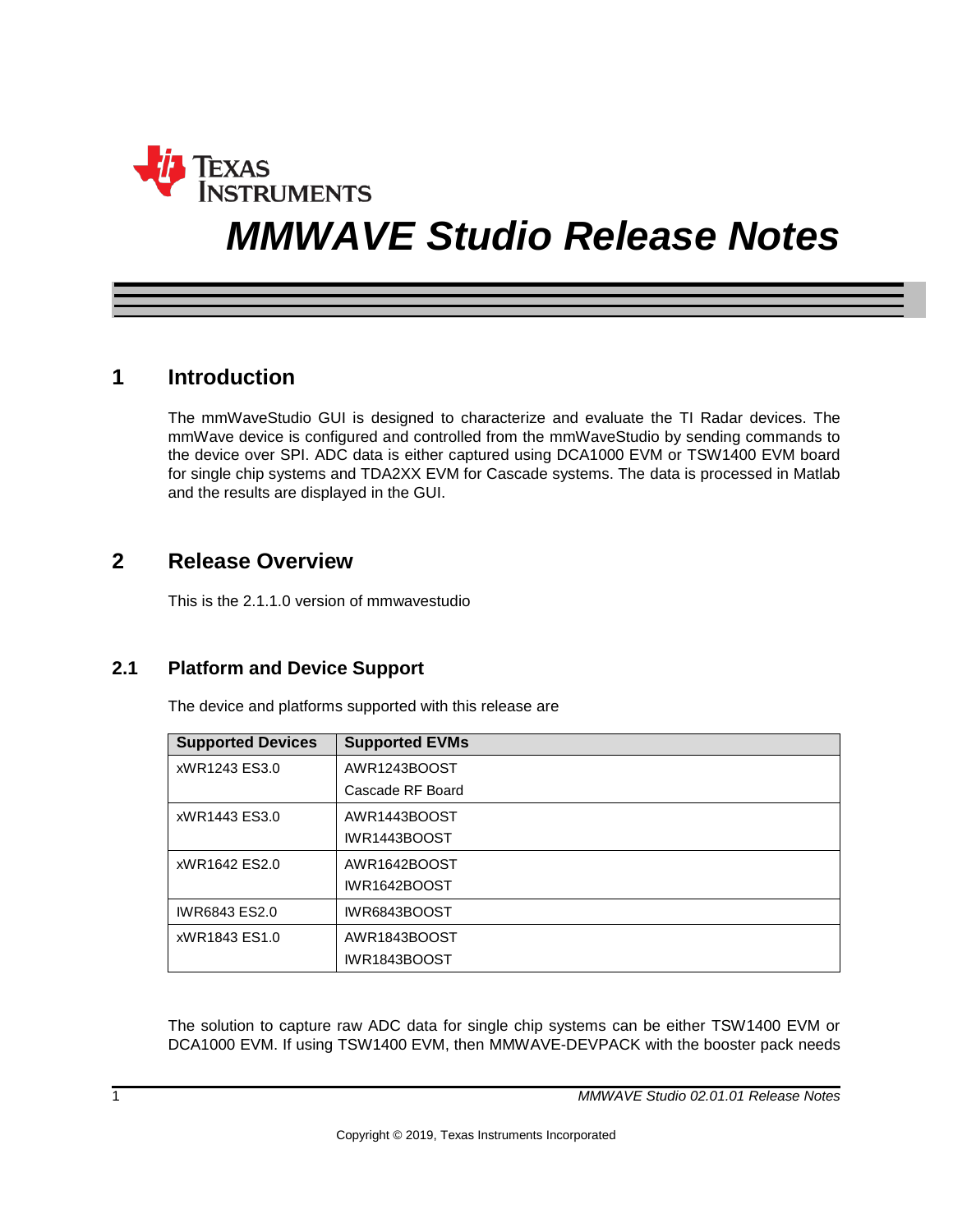

to be used, else one should use only DCA1000 EVM with the booster pack. In case of Cascade systems, the TDA2XX EVM needs to be used along with Cascade RF EVM Board.

#### **2.2 Release contents and component versions**

| <b>Component</b>         | <b>Version/Details</b>                                        | <b>Device</b>      | <b>Type</b>        |
|--------------------------|---------------------------------------------------------------|--------------------|--------------------|
| RadarSS Firmware         | DFP 1.2.5.1                                                   | xWR1642 ES2.0      | <b>Binary</b>      |
|                          |                                                               | xWR1243 ES3.0      |                    |
|                          |                                                               | xWR1443 ES3.0      |                    |
|                          |                                                               | xWR1843 ES1.0      |                    |
|                          | DFP 6.2.1.5                                                   | xWR6843 ES2.0      | <b>Binary</b>      |
| <b>MSS Firmware</b>      | DFP 1.2.5.1                                                   | xWR1243 ES3.0      | <b>Binary</b>      |
|                          |                                                               | xWR1443 ES3.0      |                    |
|                          |                                                               | xWR1642 ES2.0      |                    |
|                          |                                                               | xWR1843 ES1.0      |                    |
|                          | DFP 6.2.1.5                                                   | xWR6843 ES2.0      | <b>Binary</b>      |
| <b>FTDI Driver</b>       | 2.12                                                          | <b>NA</b>          | <b>Binary</b>      |
| mmWaveStudio             | 2.1.1                                                         | <b>NA</b>          | Executable         |
| <b>Documents</b>         | <b>Release Notes</b>                                          | <b>NA</b>          | <b>PDF</b>         |
|                          | mmWaveStudio User's Guide                                     |                    | <b>PDF</b>         |
|                          | mmWaveStudio Cascade User's                                   |                    | <b>PDF</b>         |
|                          | Guide                                                         |                    | <b>PDF</b>         |
|                          | DCA1000 Quick start Guide                                     |                    |                    |
| Reference Code           | DCA1000 CLI source code and<br>documentation                  | <b>NA</b>          | Source code + Docs |
|                          | FTDI Library Source code and<br>documentation                 |                    | Source Code + Docs |
|                          | Ethernet Library source code and<br>documentation             |                    | Source Code + Docs |
| Matlab Examples          | MIMO Post Processing scripts                                  | <b>NA</b>          | Source Code        |
|                          | TX-Beamforming Data Capture                                   |                    | Source Code        |
|                          | and Post-processing scripts<br>Matlab example for parsing ADC |                    |                    |
|                          | data using JSON based log file                                |                    | Source Code        |
| <b>Platform Binaries</b> | DCA1000 FPGA Image (2.8)                                      | <b>DCA1000 EVM</b> | <b>Binary</b>      |
|                          | TDA2 Firmware (3.7.1)                                         | TD2XX EVM          | <b>Binary</b>      |

## **2.3 Directory Structure**

| <b>Directory Name</b> | <b>Content</b>                  |
|-----------------------|---------------------------------|
| docs                  | mmwave studio release notes.pdf |

*MMWAVE Studio 02.01.01 Release Notes*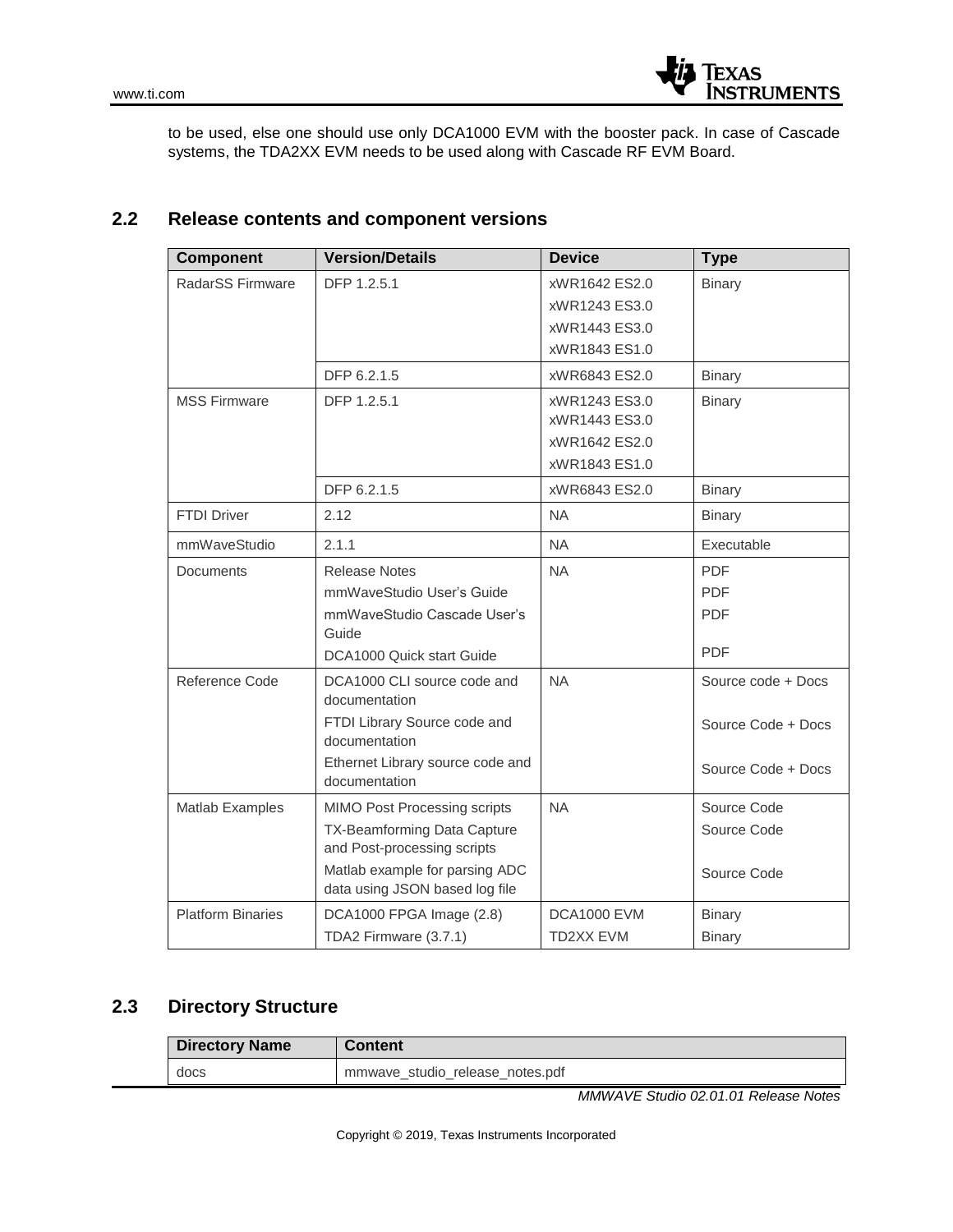

|                  | mmwave_studio_user_guide.pdf                                                 |
|------------------|------------------------------------------------------------------------------|
|                  | mmwave studio cascade user guide.pdf                                         |
|                  | DCA1000 Quick Start Guide.pdf                                                |
| ftdi             | <b>FTDI Drivers</b>                                                          |
| mmWaveStudio     | mmWaveStudio GUI (Runtime\mmWaveStudio.exe)                                  |
|                  | TSW1400 firmware files (HSDCProFiles))                                       |
|                  | DCA1000 FPGA file (PlatformBinaries\DCA1000FPGA\)                            |
|                  | TDA2XX Firmware file (PlatformBinaries\TDA2Firmware\)                        |
|                  | Reference code for DCA1000 CLI (ReferenceCode\DCA1000\)                      |
|                  | Reference code for FTDI Library (ReferenceCode\FTDILib\)                     |
|                  | Reference code for Ethernet Library (ReferenceCode\EthernetLib\)             |
|                  | Matlab example for MIMO Post-Processing ( <i>MatlabExamples</i> )            |
|                  | Matlab example for Tx-Beamforming Post-Processing ( <i>MatlabExamples</i> )) |
|                  | Matlab example for single chip data parsing ( <i>MatlabExamples</i> )        |
|                  | Sample Lua scripts (Cascade + Single Chip) (Scripts)                         |
|                  | Sample JSON files (JSONSampleFiles))                                         |
| rf eval firmware | RF evaluation firmware for supported Devices                                 |

# **2.4 Tools and dependencies**

Below tools are required to run mmWaveStudio

| <b>Tools</b>                                             | Version         | <b>Download Link</b>    |
|----------------------------------------------------------|-----------------|-------------------------|
| HSDC Pro Software (if<br>capture solution is<br>TSW1400) | 4.2 or later    | download link           |
| Matlab Runtime Engine                                    | 8.5.1 only      | download link           |
| <b>FTDI Driver</b>                                       | 2.12            | Included in the package |
| Matlab (only for Matlab<br>examples)                     | R2017a or later | License Required        |

## **2.5 Licensing**

Please refer to the mmwave\_studio\_manifest.html, which outlines the licensing information for mmWave Studio package.

# **3 Release Contents**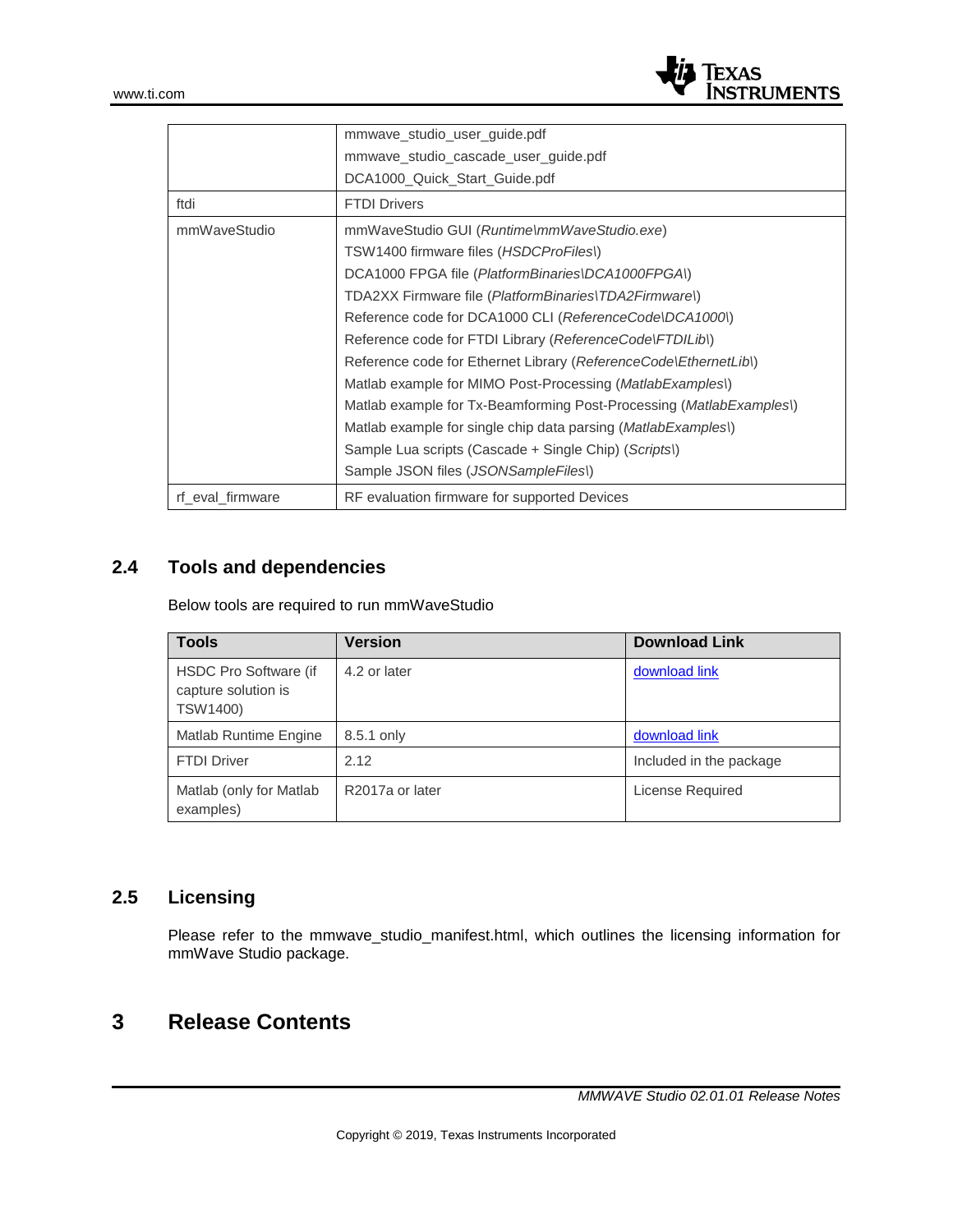

#### **3.1 Features and enhancements**

- Updated the FTDI drivers. Validity (signed) up till November  $9<sup>th</sup>$ , 2021
- Update the RF Evaluation image for 6843 device. Image is corresponding to 6.2.1.5 DFP release

#### **3.2 Changes in this release**

| ltem type | Kev           | <b>Issue Details/Description</b>                |
|-----------|---------------|-------------------------------------------------|
| FEATURE   | MMWSTUDIO-465 | Updated the RF Evaluation image for 6843 device |
| FEATURE   | MMWSTUDIO-465 | Updated the FTDI drivers                        |

#### **3.3 Limitations**

- The matlab post-processing only works with the following value of CQ configuration
	- $O$  CQ0 132
	- o CQ1 132
	- $O$  CQ2 72
- Only Interleaved mode is supported for xWR1243 device.
- Only Non-Interleaved mode is supported for xWR1443, xWR1642, xWR1843 and IWR6843 devices.
- Continuous Streaming with DCA1000 requires the user to manually stop the capture (after capturing the required number of sampels). Otherwise, DCA1000 will keep on capturing the data until it gets a Buffer full error.

#### *3.3.1 Cascade Specific Limitations*

- If the *"num\_frames\_to\_capture"* parameter is 0, then the number of frames captured by the TDA2 is one less than the number of frames sent by the AWR devices when the AWR devices are configured to send out a finite number of frames. However if the *"num\_frames\_to\_capture"* parameter is set to a non-zero value, then the TDA2 will correctly capture exactly the mentioned number of frames.
- The first frame may be corrupted in every capture. It is recommended to ignore the first frame for all captures.
- Post-processing for the data doesn't work for 12-bit data packing (16 bit data packed into 12 bit while saving the data)
- Support for the continuous streaming mode is currently limited. When this mode is enabled, only one frame of data is captured.
- The basic built-in post processing tool in mmWave Studio assumes that the configuration is the same for all devices. The angle estimation done by the tool only takes into account data from the 4 RXs of one device at a time.
- Logs from the TDA2 "*apps.out"* application are only generated when running the "*apps.out"* binary manually. The default behavior in which this application is started